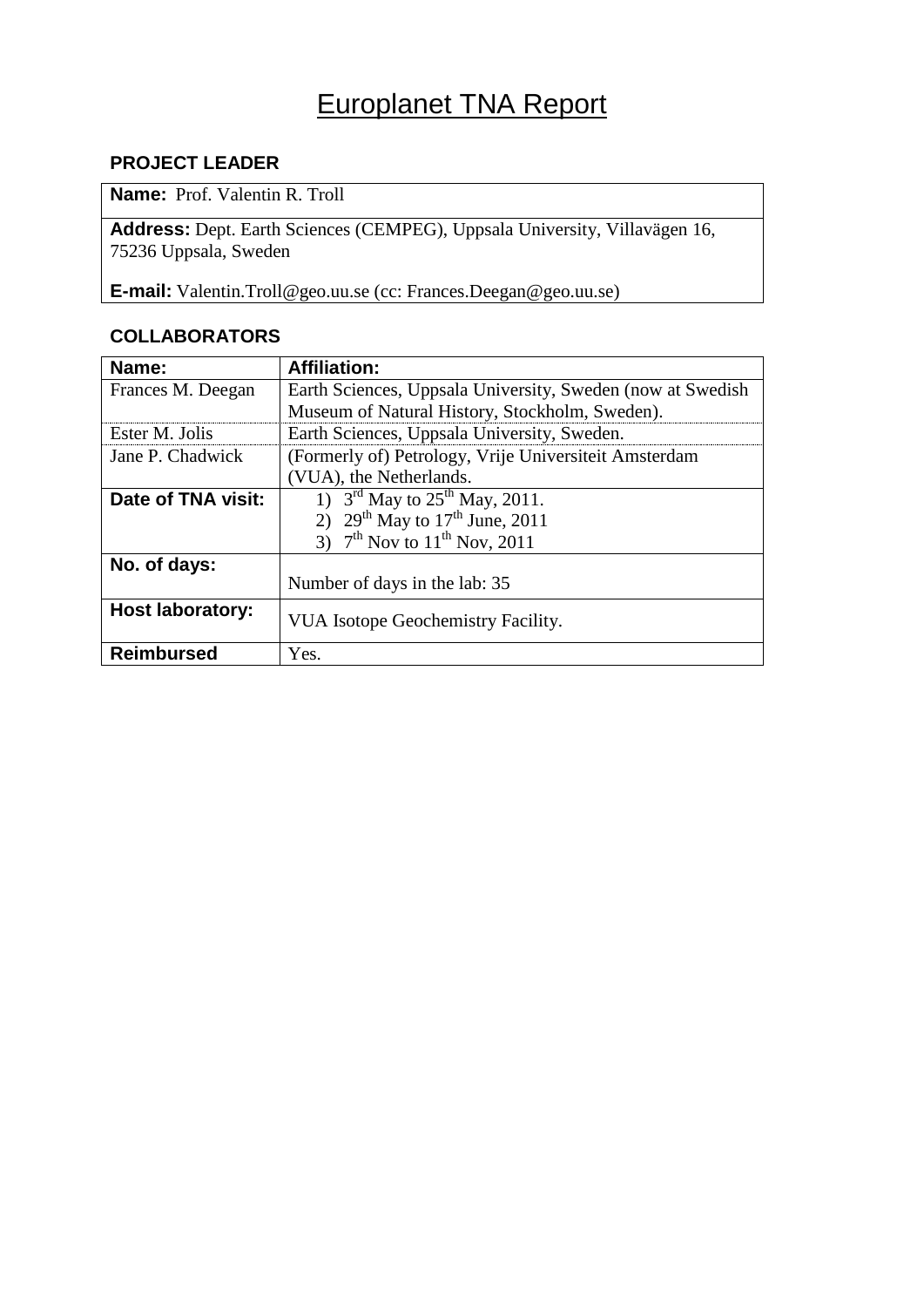## **Constraining the role of magma-crust interaction along the Sunda arc, Indonesia**

## **Scientific Report Summary.**

*(plain text, no figures, maximum 250 words, to be included in database)*

Arc magmas typically display chemical and petrographic characteristics indicative of crustal input. Crustal contamination can take place either in the mantle source region or as magma traverses the upper crust. While source contamination is generally considered the dominant process, late-stage crustal contamination has been recognised at volcanic arcs too. We completed a detailed geochemical study of 7 volcanoes along a traverse from Anak-Krakatau in the Sunda strait through Java (Gede, Slamet, Merapi, Kelut, Kawah-Ijen) and Bali (Batur), to characterise the impact of the overlying crust on arc magma composition. Using rock and mineral elemental geochemistry and radiogenic isotopes of Sr, Nd and Pb (analysed with the support of Europlanet at the VUA) we show a correlation between upper crustal composition and the degree of upper crustal contamination. We find an increase in  ${}^{87}Sr/{}^{86}Sr$  and a decrease in  ${}^{143}Nd/{}^{144}Nd$  values from Krakatau towards Merapi, indicating substantial crustal input from the thick quasi-continental basement beneath East and Central Java. Volcanoes to the east of Merapi, and the Progo-Muria fault zone, where the upper crust is thinner and increasingly oceanic in nature, in turn, show considerably less crustal input in their isotopic signatures, indicating a stronger influence of the mantle source. Our new data represent a systematic and high-resolution arc-wide sampling effort that allows us to distinguish the effects of the upper crust on the compositional spectrum of individual volcanic systems along the Sunda arc. (232 words)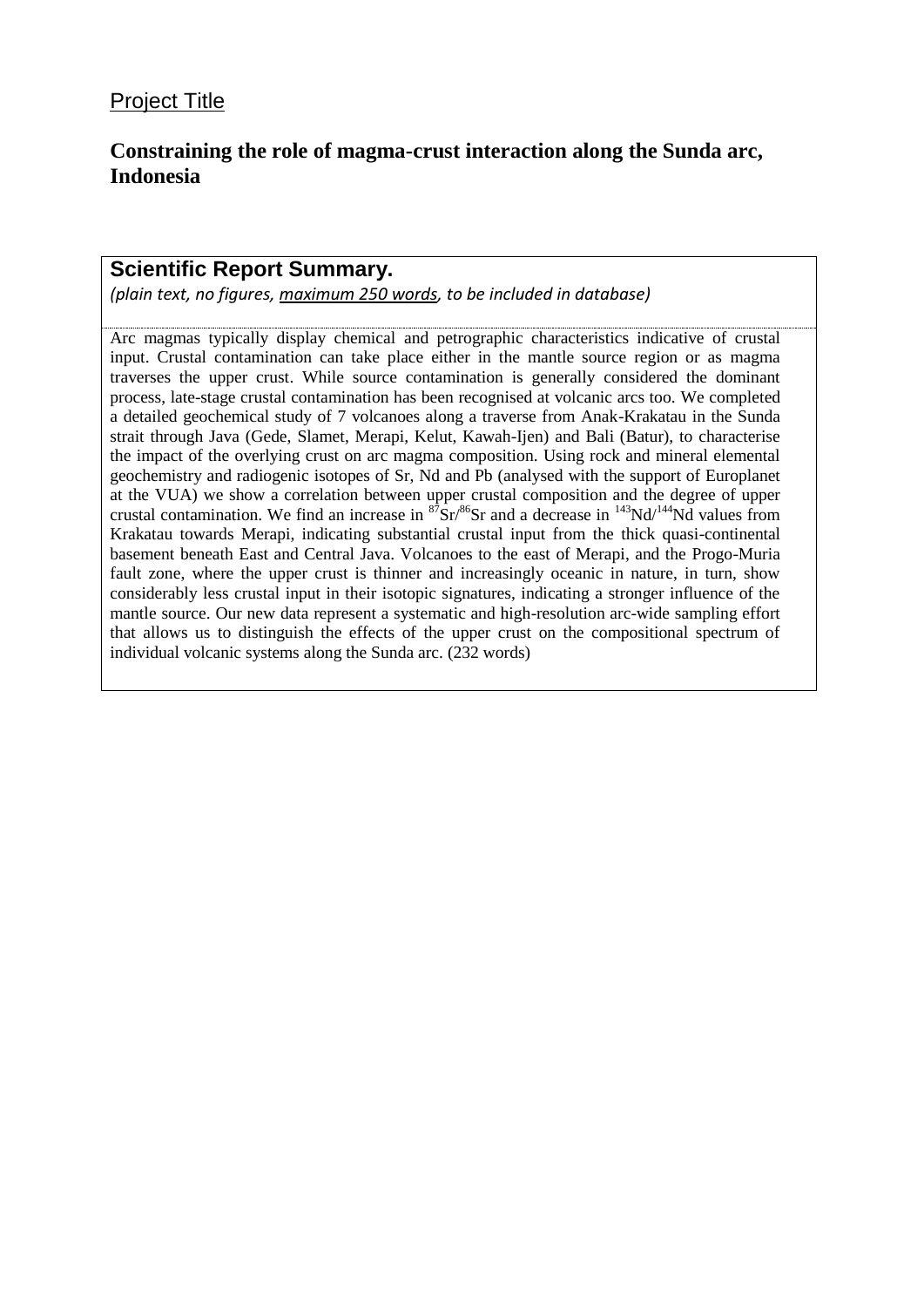# Full Scientific Report on the outcome of your TNA visit

#### **Approx. 1 page**

#### **Lab visits:**

Deegan completed three lab visits to VUA, Netherlands on the following dates: i) 3rd May to  $25<sup>th</sup>$ May (Duration of stay: 23 days); ii) 29th May to 17th June (Duration of stay: 20 days); and iii)  $7<sup>th</sup>$ November to  $11<sup>th</sup>$  November 2011 (Duration of stay: 6 days). Travel for two of these visits was reimbursed by the VU, while travel for one trip was paid by Uppsala University. Total number of days spent in the laboratory: 35.

We initially planned ca. 6 weeks of lab time (i.e. 30 working days), however, we needed to exceed this estimate by one week in order to complete analysis.

#### **Samples analysed:**

During the lab visits to the VUA isotope facility, Deegan undertook the following:

- i) Acid digestion of 12 bulk rock lava samples and 14 mineral separates (clean lab)
- ii) Chemical separation of Sr, Nd, and Pb from all samples (clean lab)
- iii) Preparation of measuring solutions for trace element analysis in the mineral separates by ICP-MS (clean lab)
- iv) Filament preparation and sample loading for Sr isotope analysis by TIMS (TIMS lab)
- v) Sr isotope measurements by TIMS (TIMS lab)
- vi) Preparation of measuring solutions for Nd and Pb isotope analysis by MC-ICP-MS (clean lab)

#### **Outcomes:**

The outcome of the TNA visits is a large dataset of trace element, rare earth element, and Sr, Nd, and Pb isotope ratios of 26 samples from seven volcanoes along the Java segment of the Sunda arc, Indonesia.

The data are all high quality and are currently being processed for publication. The data are used to i) establish Sr-Nd-Pb isotopic systematics along the arc, ii) identify crustal contamination "peaks", and iii) quantify the degree of crustal contamination using a combination of binary mixing and assimilation and fractional crystallisation models.

We find an increase in  ${}^{87}Sr/{}^{86}Sr$  (Fig. 1) and a decrease in  ${}^{143}Nd/{}^{144}Nd$  values from Krakatau towards Merapi, indicating substantial crustal input from the thick quasi-continental basement beneath East and Central Java. Volcanoes to the east of Merapi, and the Progo-Muria fault zone, where the upper crust is thinner and increasingly oceanic in nature, in turn, show considerably less crustal input in their isotopic signatures, indicating a stronger influence of the mantle source. Our new data represent a systematic and high-resolution arc-wide sampling effort that allows us to distinguish the effects of the upper crust on the compositional spectrum of individual volcanic systems along the Sunda arc.

An overview of the project and the first results were presented by Deegan in a seminar at the VUA in November 2011. The data have subsequently been presented at two international conferences by Jolis and team as listed below. A manuscript is currently in preparation for submission to a high ranking journal in the field of Earth Science.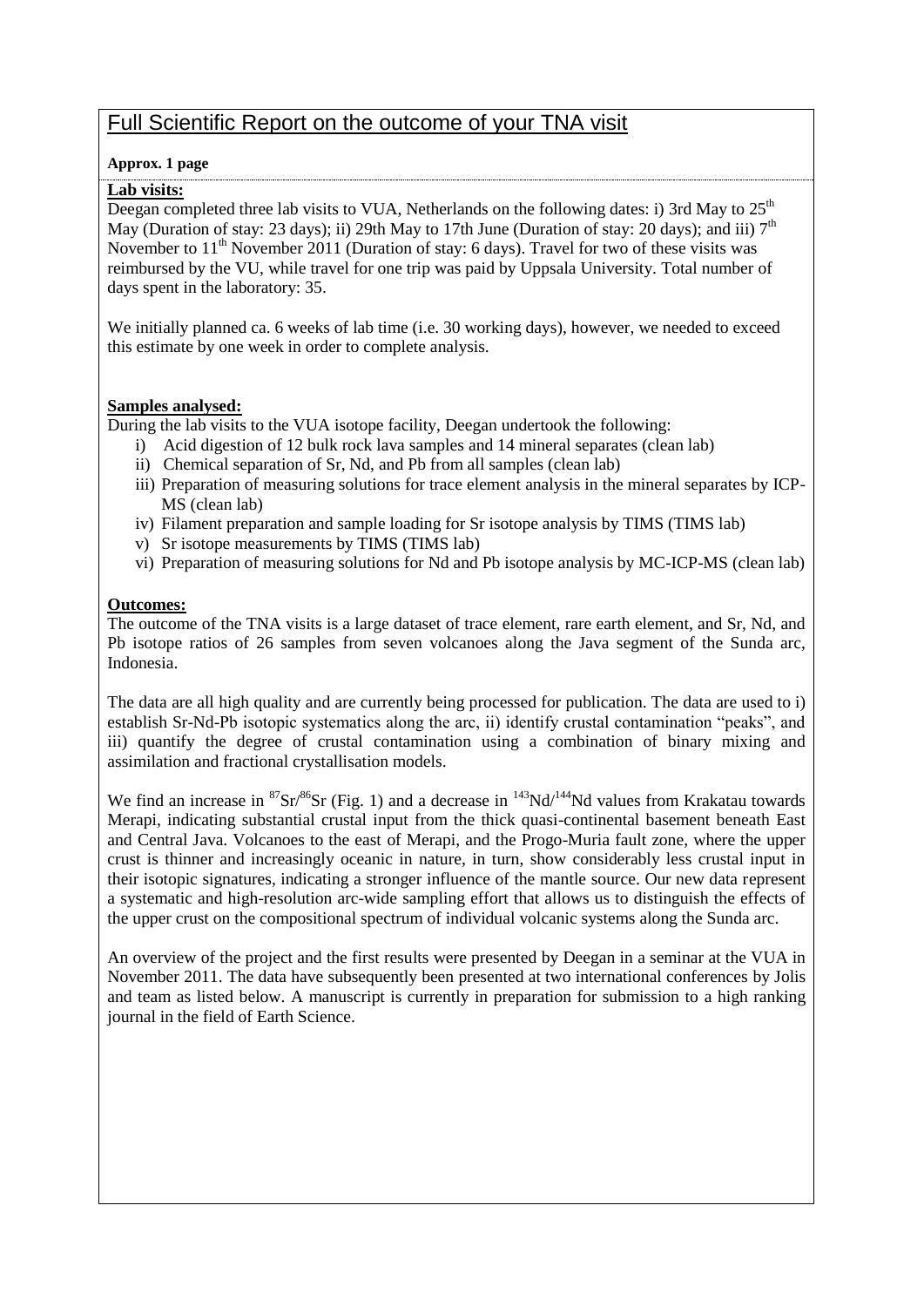

**Figure 1: <sup>87</sup>Sr/<sup>86</sup>Sr results from seven volcanoes along a traverse from Anak-Krakatau in the Sunda strait through Java (Gede, Slamet, Merapi, Kelut, Kawah-Ijen) and Bali (Batur). Data for (a) whole rock samples, (b) pyroxene, and (c) feldspar mineral separates are shown. Note the increase in <sup>87</sup>Sr/<sup>86</sup>Sr from Krakatau towards Merapi, indicating substantial crustal input from the thick quasi-continental basement beneath East and Central Java in contrast to the eastern volcanoes which show a greater mantle influence.**